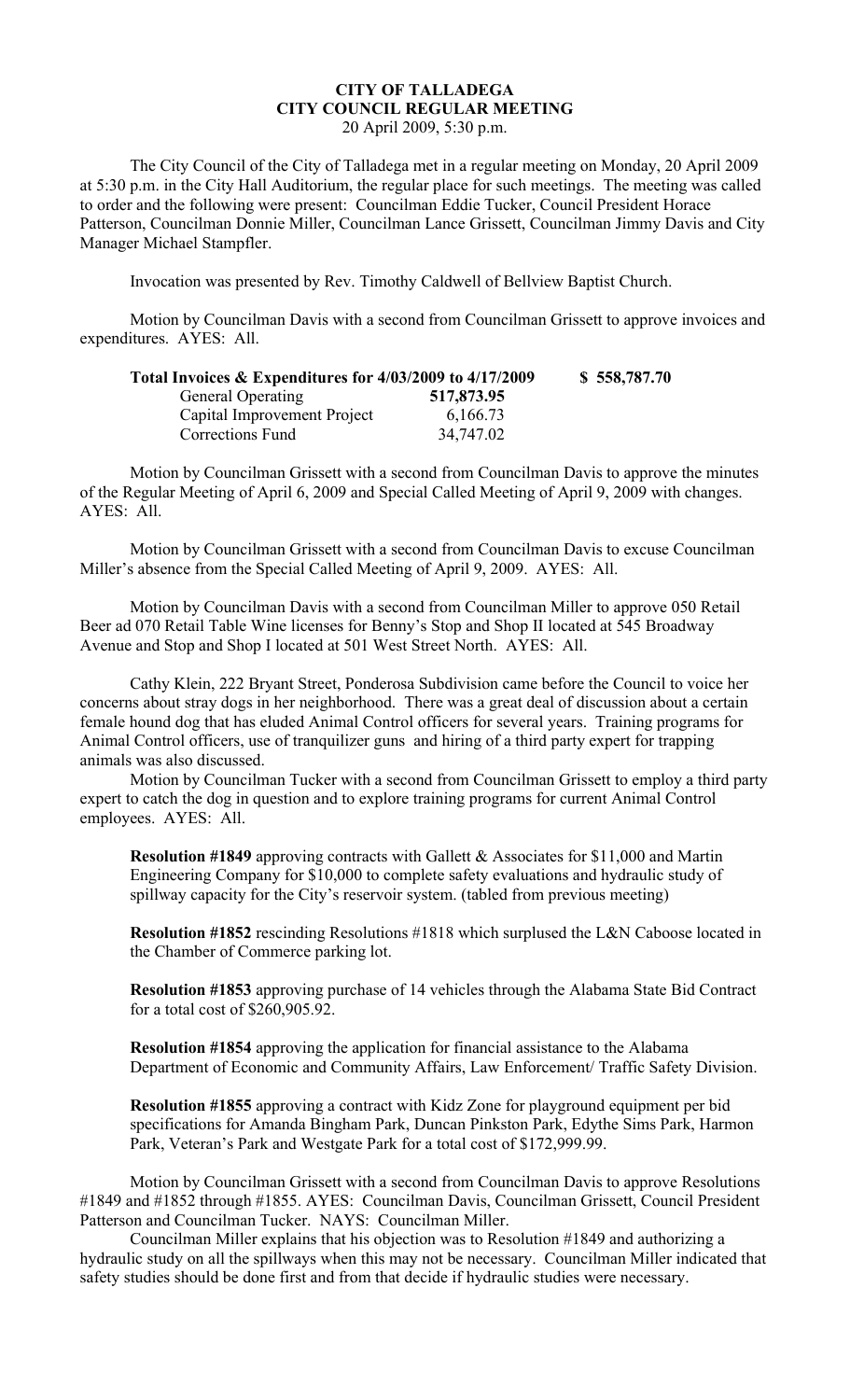Motion by Councilman Grissett with a second from Councilman Davis to approve the Water Department's invoices and expenditures. AYES: Councilman Davis, Councilman Grissett, Council President Patterson and Councilman Miller. NAYS: Councilman Tucker.

## **Total Invoices & Expenditures for 4/03/2009 to 4/17/2009 \$ 148,638.61**

There was a great deal of discussion concerning the positions of Public Works Director and Assistant Public Works Director. Topics of concern were promoting from within the department, successor training of current employees, need for certified professional engineer, ability to coordinate roadwork between Public Works and the Water & Sewer Department, and expertise in stormwater management and other infrastructure issues. Council President Patterson asked if there was any way to strongly encourage those in higher paying City positions to be a resident of the City. Manager Stampfler questioned the legality of a residency requirement. Council President Patterson emphasized that a employee training program and employee recognition program are needed to improve and maintain the morale of the current loyal employees of the City.

**Resolution #1856** creating the position of Assistant Public Works Director.

Motion by Councilman Miller with a second by Councilman Davis to approve Resolution #1856. Roll Call. AYES: All.

Motion by Councilman Grissett with a second from Councilman Miller to approve the following appointments: Mark Patrick as Public Works Director, Karen Phillips as Assistant Public Works Director and Beth Cheeks as City Clerk. AYES: All.

Mr. Skip James, Marcus Cable Company Inc., Director of government relations in Georgia and Alabama, was present to answer the council's questions concerning the Charter Communications franchise agreement for the City of Talladega. Councilman Tucker immediately asked if an office could be kept in Talladega. Mr. James explained that the company was consolidating several offices into one centralized training office and that this was more economically feasible for the company than having several small counter offices that only took payments. Mr. James assured Councilman Grissett that holidays and weekends would be taken into consideration for payments received at the drop boxes. Servicing annexed areas of the City was also addressed by Mr. James and he indicated that the company wishes to take on more customers if it is economically feasible in those areas. There was discussion about how the franchise fee was calculated. The franchise fee is calculated on the gross receipts of the cable only and do not include phone or internet services as these are covered under federal law as information services. Councilman Grissett requested that all educational locations in Talladega be provided with free cable. Mr. James indicated that any municipal building would be provided with free cable.

Community Development Director Chris Stone updated the Council on the condemnation of the structure at 2203 Ashland Highway. The porch with a damaged roof had been removed but that left the back end of the building without a wall and open to the elements. If the structure is properly enclosed then the building would be condemned for repairs only and an update would be given at the next council meeting.

A report was presented on the Veterans Park safety hazards. Councilman Tucker noted in fairness to the maintenance department that most of the safety issues noted in the report had already been repaired. Councilman Miller recommended that a checklist be set up for those renting the pavilions at Veterans Park to insure that there is no damage before deposits are returned.

Manager Stampfler indicated that Mr. Clarence Trescott's complaint from the previous Council Meeting had been addressed and he was compensated the expense of a plumber.

A response to the Historic Preservation Commission's request for replacement of windows on the façade of the four City-owned buildings on the Courthouse Square indicated that preliminary costs for replacement would be about \$30,000 but that there were several other issues and overall repair needs associated with the buildings including the condition of the roof.

Councilman Davis commented on the City Schools Foundation dinner and its keynote speaker Congressman Artur Davis was very impressive. Councilman Davis also commented on how well the public grounds looked for the April in Talladega Pilgrimage. Councilman Davis' other comments included: wanting some figures on our legacy and retirement costs over the next five years, indicating former Governor Patterson's appearance at the library's brown bag lecture program, complimenting